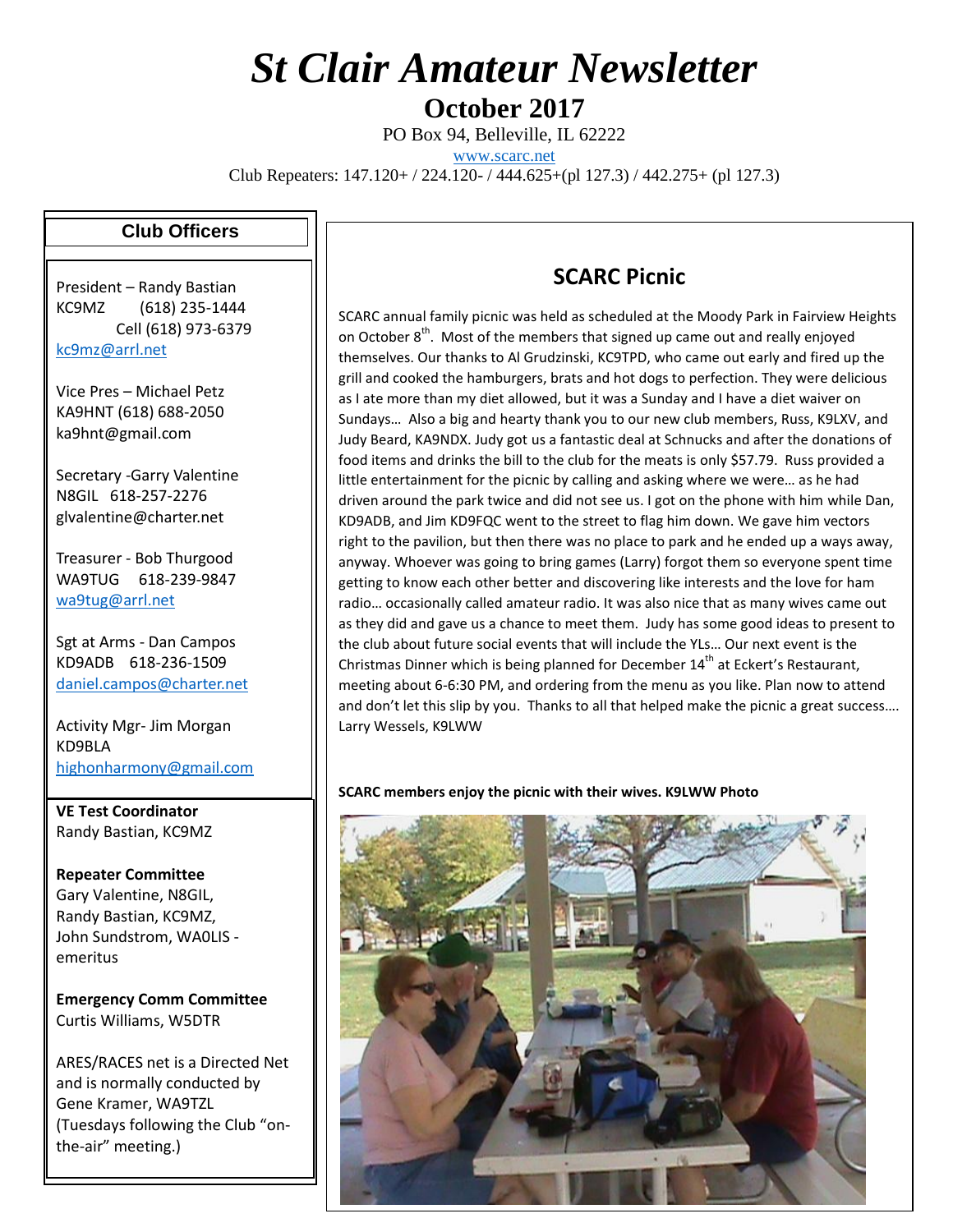



**K9LWW Photos**